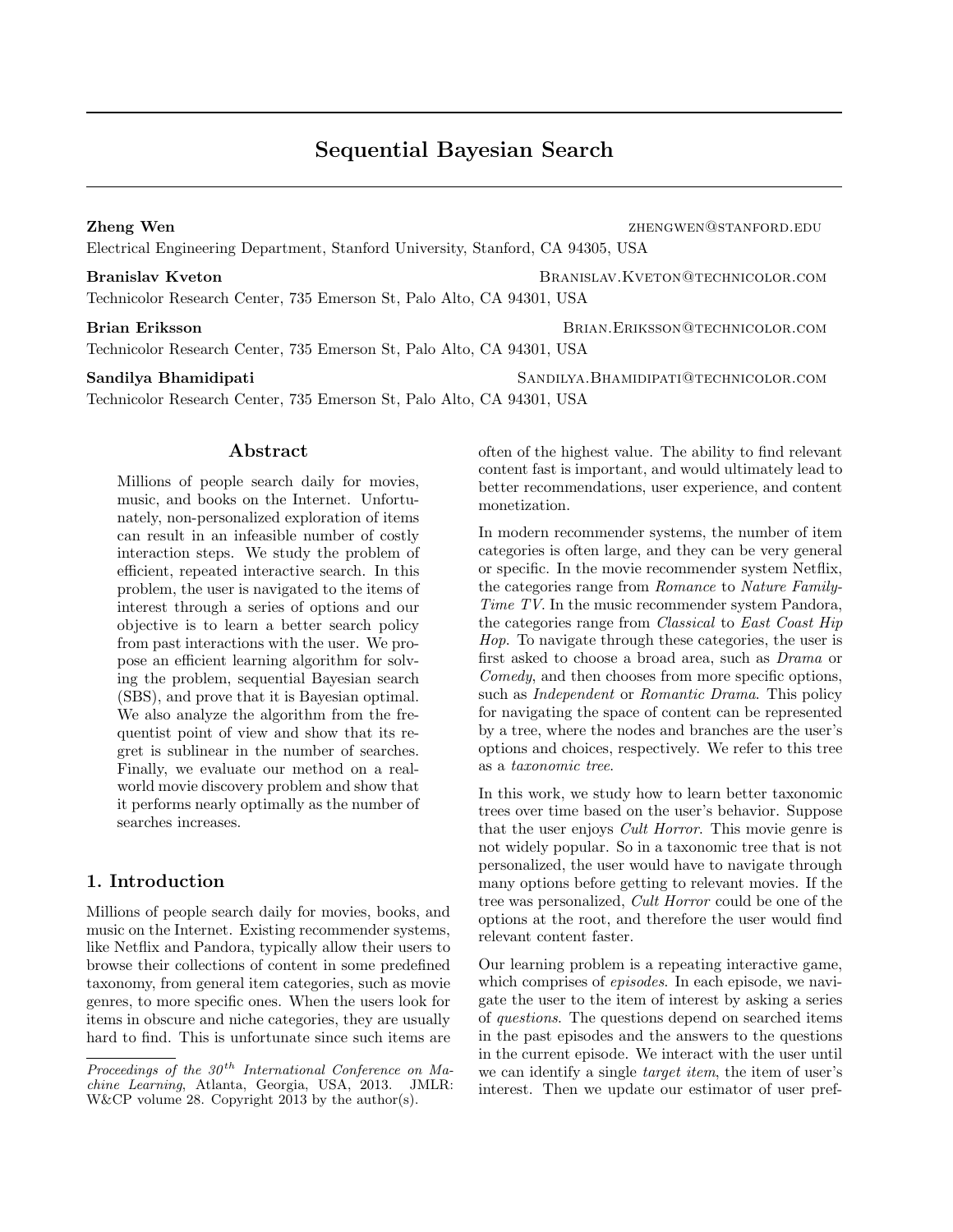<span id="page-1-0"></span>erences  $\mathbb{P}_t$  and the game proceeds to the next episode. Assuming that the user repeatedly searches for similar content, we expect to learn a better policy for content search over time.

We solve our problem by Bayesian learning and hence we refer to our solution as Sequential Bayesian Search (SBS). Our solution has several nice properties. First, it is computationally efficient. In particular, we show that the posterior  $\mathbb{P}_t$  over user preferences  $\pi^*$  can be updated by counting. Even more importantly, nearly optimal policies for finding items with respect to  $\mathbb{P}_t$ , a distribution over user preferences, can be derived as efficiently as with respect to any particular preference  $\pi$ . Second, we show that our solution is *Bayesian op*timal. Third, we analyze it from the frequentist point of view and prove that its regret, additional questions asked due to not knowing the true user preferences, is  $O(\sqrt{t\ln(t)})$ , *sublinear* in the number of episodes t. Finally, we evaluate our solution on a movie discovery problem and show how it improves with training episodes.

This paper is organized as follows. In Section 2, we introduce the notion of interactive search. In Section 3, we discuss related work. In Section [4,](#page-2-0) we propose sequential Bayesian search, discuss how to implement it, and show its Bayesian optimality. In Section [5,](#page-4-0) we analyze our approach from the frequentist point of view and bound its regret. In Section [6,](#page-5-0) we evaluate it on a real-world problem. Finally, we conclude in Section [7.](#page-7-0)

## 2. Problem Setup and Notation

In this section, we discuss how the problem of content discovery can be viewed as a game, where the content discovery system asks the user a sequence of questions to find the target item of interest. We assume that the user has a *target item*  $i^*$  in mind. This item belongs to a set of M items  $\mathcal{I} = \{1, \cdots, M\}$ . The preferences of the user for the items are modeled by a probability distribution  $\pi^*$  over  $\mathcal I$  and the target item  $i^*$  is drawn i.i.d. from this distribution.

Our goal is to identify the item  $i^*$  by asking the user a sequence of yes-or-no questions  $q$ . The *questions* are modeled as functions  $q : \mathcal{I} \to \{0, 1\}$  such that  $q(i) = 1$ when the item i has the attribute q and  $q(i) = 0$  when it does not. The set of all questions is referred to as the *question pool*  $Q$ . We assume that all items can be uniquely identified by a subset of questions from Q.

The search for the target item  $i^*$  proceeds as follows. First, we ask a question  $q_1$  and the user replies  $q_1(i^*)$ . Second, we ask another question  $q_2$  and get an answer  $q_2(i^*)$ . Note that the choice of the second question  $q_2$ may depend on the answer  $q_1(i^*)$  to the first question. In general, at time  $\ell$  we choose a question  $q_{\ell}$  based on

all questions and answers up to time  $\ell$ ,  $(q_j, q_j (i^*))_{j=1}^{\ell-1}$ . Formally, a *policy* for choosing questions is a function:

$$
T: 2^{\mathcal{Q}} \times \{0, 1\}^{|\mathcal{Q}|} \to \mathcal{Q}, \tag{1}
$$

where  $2^{\mathcal{Q}}$  is the index set of the question pool  $\mathcal{Q}$  and  $\{0,1\}^{|Q|}$  is a vector of  $|Q|$  answers. The policy can be represented by a *decision tree*  $T$ , where the nodes and branches correspond to the asked questions and user's answers, respectively [\(Golovin & Krause,](#page-8-0) [2011\)](#page-8-0).

The search continues until only one item in  $\mathcal I$  satisfies all answers thus far. In other words, the cardinality of the version space  $U_{\ell}$  at time  $\ell$ :

$$
U_{\ell} = \{ i \in \mathcal{I} : \bigwedge_{j=1}^{\ell-1} (q_j(i) = q_j(i^*)) \}
$$
 (2)

is one. We let:

$$
N(T, i) = \underset{\ell}{\arg\min} [U_{\ell} = \{i^*\} | T, i^* = i]
$$
 (3)

be the number of questions after which the item  $i$  is uniquely identified by the policy T.

Interaction with the user is usually costly. As a result, good content discovery systems should be able to find target items in as few interactions as possible. In this work, we focus on learning systems that minimize the expected number of interactions with the user:

$$
T^* = \underset{T}{\arg\min} \mathbb{E}_{i \sim \pi^*}[N(T, i)] \tag{4}
$$

given user preferences  $\pi^*$ .

Consider the case where we want to determine the best decision tree T given prior knowledge of the user preferences  $\pi^*$ . This case is well studied in stochastic control, where it can be formulated as a Markov decision process (MDP) and solved by dynamic programming [\(Bertsekas,](#page-8-0) [2012\)](#page-8-0). While dynamic programming can be used to learn the optimal policy  $T^*$ , it is computationally intractable for large question pools due to the curse of dimensionality [\(Bertsekas,](#page-8-0) [2012\)](#page-8-0). If the system is allowed to ask arbitrary questions, not confined to a specific question pool  $\mathcal{Q}$ , then the optimal policy T ∗ can be found efficiently by Huffman coding [\(Cover](#page-8-0) [& Thomas,](#page-8-0) [2006\)](#page-8-0). Note that this approach cannot be applied to our problem due to the restricted question set.

### 3. Related Work

Our content discovery problem is an instance of generalized binary search (GBS) [\(Dasgupta,](#page-8-0) [2005;](#page-8-0) [Nowak,](#page-8-0) [2011\)](#page-8-0). In GBS, the goal is to learn a policy that finds items in a collection of items in the minimum number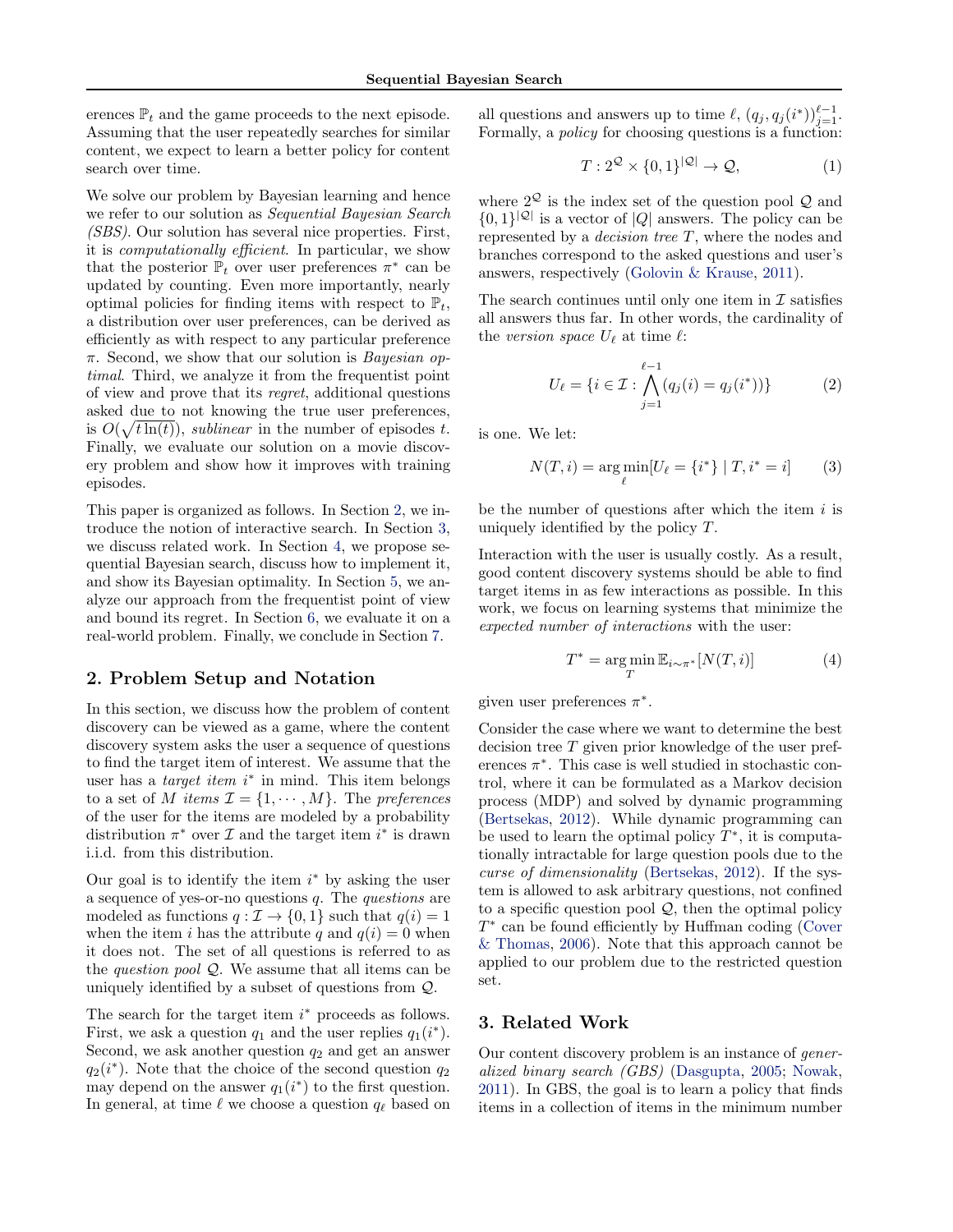<span id="page-2-0"></span>Algorithm 1  $GBS(\mathcal{I}, \mathcal{Q}, \pi^*)$ Greedy generalized binary search.

**Input:** Items  $I$ , questions  $Q$ , and user preferences π ∗

 $U_1 \leftarrow \mathcal{I}$  $\ell \leftarrow 1$ while  $|U_{\ell}| > 1$  do

Split the version space  $U_{\ell}$  closest to two halves:  $\overline{\phantom{a}}$  $\overline{\phantom{a}}$ 

$$
q_{\ell} = \arg \min_{q} \left| \sum_{i \in U_{\ell}} (21\{q(i) = 1\} - 1)\pi^*(i) \right|
$$

Ask the question  $q_\ell$  and observe the reply  $q_\ell(i^*)$ Reduce  $U_{\ell}$  based on the answer:

$$
U_{\ell+1} = U_{\ell} \cap \{i \in \mathcal{I} : q_{\ell}(i) = q_{\ell}(i^*)\}
$$

$$
\ell \leftarrow \ell + 1
$$

end while

**Output:** Target item  $i^* \in U_\ell$ 

of queries. The optimal policy is NP-hard to compute, both in the worst and average cases. A nearly-optimal policy can be computed greedily by an algorithm that always selects the query that divides the version space closest to two halves. We refer to this solution as GBS (Algorithm 1).

The number of queries in Algorithm GBS was bounded both in the worst [\(Dasgupta et al.,](#page-8-0) [2003\)](#page-8-0) and average [\(Dasgupta,](#page-8-0) [2005\)](#page-8-0) cases. The average-case analysis was later improved [\(Golovin & Krause,](#page-8-0) [2011\)](#page-8-0) based on the notion of adaptive submodularity. The resulting upper bound is presented below.

**Lemma 1.** [Theorem 5.8 [\(Golovin & Krause,](#page-8-0) [2011\)](#page-8-0)] Let  $\pi^*$  be a probability distribution over items. Let  $T^*$ be the optimal policy with respect to  $\pi^*$  and  $T^{\mathsf{g}}$  be the greedy policy generated by Algorithm GBS. Then:

$$
\mathbb{E}_{i \sim \pi^*}[N(T^{\mathsf{g}}, i)] \le (1 - \ln(\pi_{\min}^*)) \mathbb{E}_{i \sim \pi^*}[N(T^*, i)],
$$
  
where  $\pi_{\min}^* = \min_{i \in \mathcal{I}} \pi^*(i)$ .

In practice, the distribution  $\pi^*$  is usually unknown. In our paper, we study the problem where  $\pi^*$  is revealed sequentially through interactions with the user. This is the first work that derives performance guarantees for this setting and shows how the quality of GBS policies improves over time with more interactions.

Yue  $&$  Guestrin [\(2011\)](#page-8-0) show how to learn policies that cover items of user's interest based on interaction with the user. Our paper is related since both problems are submodular and involve learning of user preferences. Our work differs from [Yue & Guestrin](#page-8-0) [\(2011\)](#page-8-0) in several aspects. First, we study a variant of the minimum set cover problem. The problem in [Yue & Guestrin](#page-8-0) [\(2011\)](#page-8-0) is a maximum coverage problem. Second, we guide the user to the items of interest by questions, rather than recommending k items at once. So naturally, both our solution and its analysis differ significantly from those of [Yue & Guestrin](#page-8-0) [\(2011\)](#page-8-0).

The problem of learning trees in the online setting has been studied before, for instance in the framework of experts (Section 5.3 in [Cesa-Bianchi & Lugosi](#page-8-0) [\(2006\)](#page-8-0)). In this setting, the best tree can be found by learning  $|Q|(2^{D+1}-1)$  weights, where  $|Q|$  is the number of the experts at each node of the tree and D is the depth of the tree. In our setting (Section [2\)](#page-1-0), the trees can be as deep as  $\min\{M, |Q|\}$ . Therefore, online learning with tree experts would be exponential in the quantities of interest,  $\min\{M, |Q|\}$ , and impractical for solving our problem.

# 4. Sequential Bayesian Search

In most real-world problems, the user preferences  $\pi^*$ are initially unknown. By repeatedly interacting with the user, we can learn the preferences and reduce the number of asked questions to find target items. In this section, we propose a novel algorithm for interactive search that learns user preferences. We refer to it as Sequential Bayesian Search (SBS).

We employ Bayesian learning for two reasons. First, note that the choice of the target item is not affected by how we ask questions (Section [2\)](#page-1-0). Therefore, we do not need to explore, which implies that learning and optimization can be separated. Second, high-quality prior knowledge can significantly reduce the expected number of interactions with the user in practice. So Bayesian learning seems like an appropriate approach to our problem.

Specifically, we assume that the system has a prior belief  $\mathbb{P}_0$  over the user preferences  $\pi^*$ , which is a probability density function over all the possible realizations of  $\pi^*$ . The system updates its belief at the end of each episode after observing the target item in that episode, which is sampled i.i.d. from  $\pi^*$ . During episode t, the system uses its current belief  $\mathbb{P}_t$  to derive a policy that minimizes the expected number of questions to find the target item:

$$
T_t^* = \min_T \mathbb{E}_{\pi \sim \mathbb{P}_t} \left[ \mathbb{E}_{i \sim \pi} \left[ N(T, i) \right] \right]. \tag{5}
$$

In summary, we find the best policy  $T_t^*$  with respect to the system's belief  $\mathbb{P}_t$ . The optimization problem in Equation 5 can be simplified based on the notion of the certainty-equivalent user preference  $\pi_t^*$ .

**Definition 1.** Let  $\mathbb{P}_t$  be the system's belief over  $\pi^*$  in episode t. Then the **certainty-equivalent**  $(CE)$  user preference  $\pi^*$  is defined as  $\pi_t^*(i) = \mathbb{E}_{\pi \sim \mathbb{P}_t} [\pi(i)]$  for all  $i \in \mathcal{I}$ .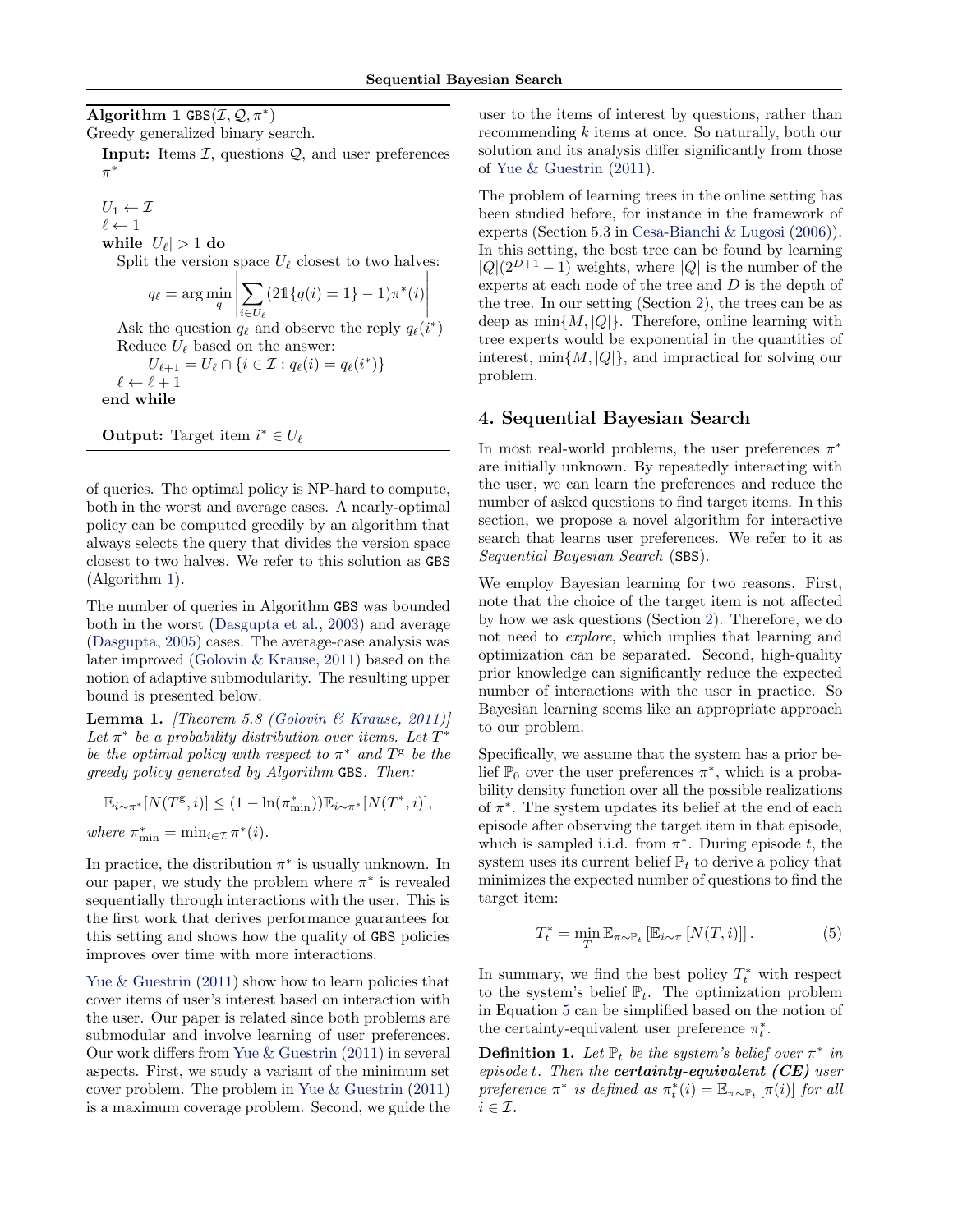<span id="page-3-0"></span>

| Algorithm 2 SBS* $(\mathcal{I}, \mathcal{Q}, \mathbb{P}_0)$                                      | Algorithr  |
|--------------------------------------------------------------------------------------------------|------------|
| Optimal sequential Bayesian search.                                                              | Greedy sec |
| <b>Input:</b> Items $\mathcal{I}$ , questions $\mathcal{Q}$ , and prior belief $\mathbb{P}_0$ on | Input:     |
| user preferences                                                                                 | user pre   |
| for episode $t = 0, 1, 2, \ldots$ do                                                             | for episo  |
| Compute the CE user preference:                                                                  | Comp       |
| $\pi_t^*(i) = \mathbb{E}_{\pi \sim \mathbb{P}_t}[\pi(i)] \quad \forall i \in \mathcal{I}$        | $\pi$      |
| Let the user find the target item $i_t$ :                                                        | Let th     |
| Solve $T_t^* = \arg \min_{T} \mathbb{E}_{i \sim \pi_t^*} [N(T, i)]$                              | $i_{t}$    |
| Apply $T_t^*$ to obtain $i_t$                                                                    | Updat      |
| Update the system's belief $\mathbb{P}_t$ using Bayes' rule:                                     | ℙ          |
| $\mathbb{P}_{t+1}(\pi) \propto \pi(i_t)\mathbb{P}_t(\pi)$ $\forall \pi$                          | end for    |
| end for                                                                                          |            |

Based on this definition, we make the following observation. Computing the optimal policy with respect to belief  $\mathbb{P}_t$  is equivalent to computing the optimal policy with respect to the CE user preference  $\pi_t^*$ . This observation is formalized in Lemma 2. We also note that  $\min_T \mathbb{E}_{i \sim \pi_t^*}[N(T, i)]$  is computationally equivalent to finding the optimal tree, where  $\pi^*$  is replaced by  $\pi_t^*$ .

**Lemma 2.** The problem  $\min_T \mathbb{E}_{\pi \sim \mathbb{P}_t} [\mathbb{E}_{i \sim \pi} [N(T, i)]]$ is equivalent to  $\min_T \mathbb{E}_{i \sim \pi_t^*}[N(T,i)]$  in all episodes t.

Proof. For any policy T:

$$
\mathbb{E}_{\pi \sim \mathbb{P}_t}[\mathbb{E}_{i \sim \pi}[N(T,i)]] = \mathbb{E}_{\pi \sim \mathbb{P}_t} \left[ \sum_{i \in \mathcal{I}} \pi(i) N(T,i) \right] =
$$
\n
$$
\sum_{i \in \mathcal{I}} N(T,i) \mathbb{E}_{\pi \sim \mathbb{P}_t}[\pi(i)] = \sum_{i \in \mathcal{I}} \pi_t^*(i) N(T,i) =
$$
\n
$$
\mathbb{E}_{i \sim \pi_t^*}[N(T,i)].
$$

4.1. Algorithm SBS<sup>\*</sup>

In this section, we propose a novel content discovery algorithm  $SBS^*$  (Algorithm 2). In each episode  $t$ , the algorithm involves three steps: (1) estimating the CE user preference  $\pi_t^*$ , (2) solving the optimization problem  $T_t^* = \arg \min_T \mathbb{E}_{i \sim \pi_t^*}[N(T, i)],$  and (3) updating the belief  $\mathbb{P}_t$  based on Bayes' rule. Due to Lemma 2,  $\min_T \mathbb{E}_{i \sim \pi_t^*}[N(T, i)]$  is computationally equivalent to finding the optimal tree. This problem can be solved efficiently when the question pool  $\mathcal{Q}$  is small, or if the system can ask arbitrary questions (Section [2\)](#page-1-0).

Note that the user preferences  $\pi^*$  are a multinomial distribution over items  $\mathcal{I}$ . So the computation of the CE user preference  $\pi_t^*$ , and updating the belief over  $\pi^*$ , can be implemented efficiently when the prior  $\mathbb{P}_0$ is the Dirichlet distribution, the conjugate prior of the multinomial distribution. Specifically, we assume that

| Algorithm 3 $\text{SBS}(\mathcal{I}, \mathcal{Q}, \mathbb{P}_0)$                                 |
|--------------------------------------------------------------------------------------------------|
| Greedy sequential Bayesian search.                                                               |
| <b>Input:</b> Items $\mathcal{I}$ , questions $\mathcal{Q}$ , and prior belief $\mathbb{P}_0$ on |
| user preferences                                                                                 |
|                                                                                                  |
| for episode $t = 0, 1, 2, \ldots$ do                                                             |
| Compute the CE user preference:                                                                  |
| $\pi_t^*(i) = \mathbb{E}_{\pi \sim \mathbb{P}_t}[\pi(i)] \quad \forall i \in \mathcal{I}$        |
| Let the user find the target item $i_t$ :                                                        |
| $i_t \leftarrow \text{GBS}(\mathcal{I}, \mathcal{Q}, \pi_t^*)$                                   |
| Update the system's belief $\mathbb{P}_t$ using Bayes' rule:                                     |
| $\mathbb{P}_{t+1}(\pi) \propto \pi(i_t)\mathbb{P}_t(\pi) \quad \forall \pi$                      |
|                                                                                                  |

the system's prior belief is modeled as a Dirichlet distribution with parameters  $\alpha \in \mathbb{R}^M_+$ , denoted as  $\text{Dir}(\alpha)$ , and we define an indicator vector  $Z_t \in \mathbb{R}^M$  such that  $Z_t(i) = \mathbb{1}\{i = i_t\},\$  where  $i_t$  represents the target item in episode t.

From Bayes' rule, the posterior belief at the beginning of episode  $t$  is:

$$
\mathbb{P}_t = \text{Dir}\left(\alpha + \sum_{\tau=0}^{t-1} Z_{\tau}\right). \tag{6}
$$

Furthermore, from the properties of the Dirichlet distribution, we have:

$$
\pi_t^*(i) = \mathbb{E}_{\pi \sim \mathbb{P}_t} \left[ \pi(i) \right] = \frac{\alpha(i) + \sum_{\tau=0}^{t-1} Z_{\tau}(i)}{\left( \sum_{i' \in \mathcal{I}} \alpha(i') \right) + t},\tag{7}
$$

where  $\alpha(i)$  is the *i*-th entry of  $\alpha$ , which corresponds to item *i*. So the CE user preference  $\pi_t^*$  can be updated by counting and re-normalization.

By design and Lemma 2, Algorithm SBS<sup>∗</sup> is Bayesian optimal.

Proposition 1. Algorithm SBS<sup>\*</sup> is Bayesian optimal. That is, for any episode t:

- $\mathbb{P}_t$  is the posterior belief over  $\pi^*$  at the beginning of episode t;
- $T_t^* = \arg \min_T \mathbb{E}_{\pi \sim \mathbb{P}_t} [\mathbb{E}_{i \sim \pi}[N(T, i)]].$

#### 4.2. Algorithm SBS

 $\Box$ 

Unfortunately, for a general question set  $Q$ , computation of the optimal policy  $T_t^*$  is intractable. However, the policy can be approximated efficiently by a greedy algorithm (Section [3\)](#page-1-0). This motivates us to propose a near-optimal algorithm SBS (Algorithm 3) for content discovery.

The policy generated by Algorithm SBS in episode  $t$  is denoted by  $T_t^g$ . Similarly to Algorithm SBS<sup>\*</sup>, the new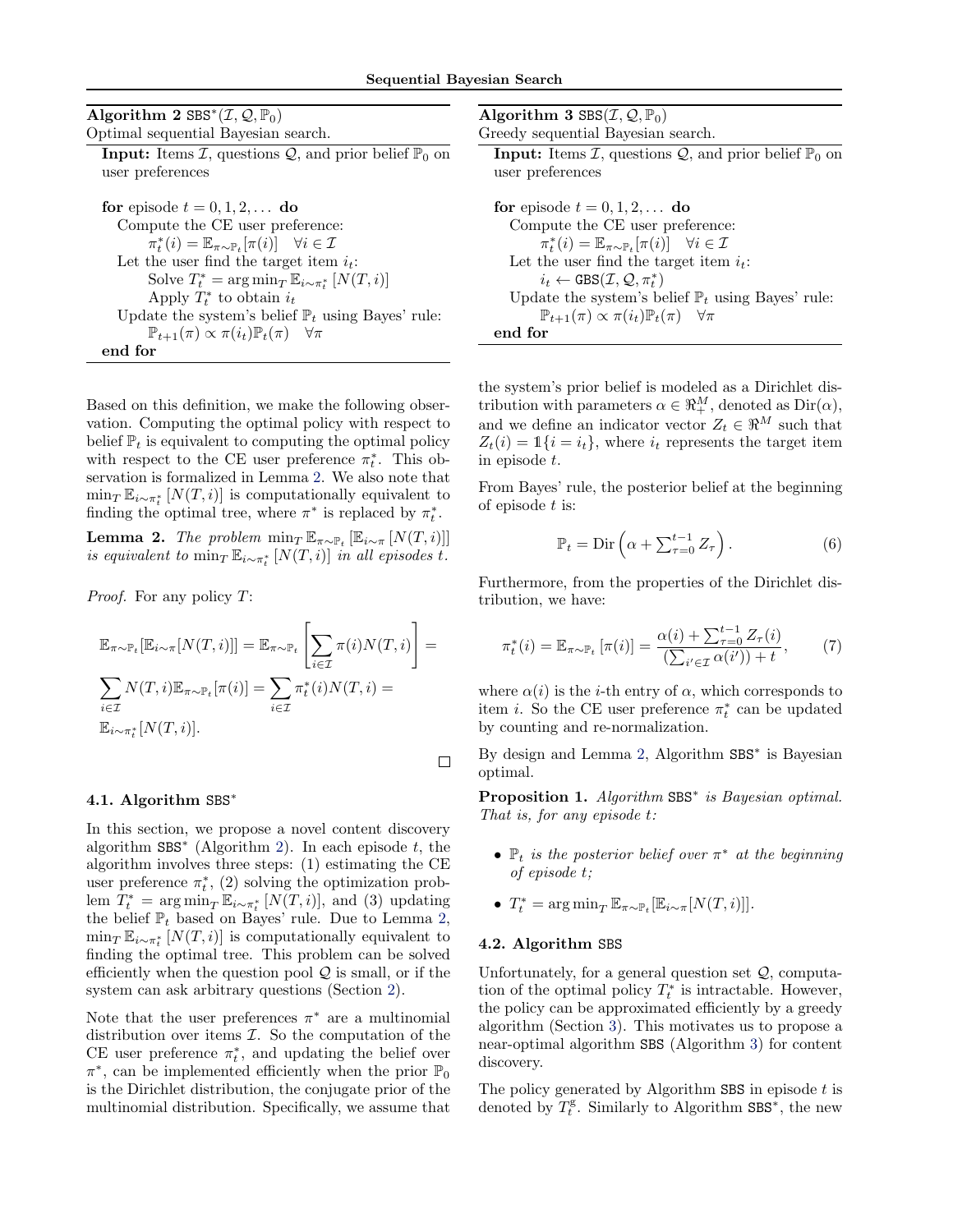<span id="page-4-0"></span>method is computationally efficient when its belief  $\mathbb{P}_t$ is modeled by a Dirichlet distribution. The following proposition claims that our method is Bayesian nearoptimal.

Proposition 2. Algorithm SBS is Bayesian near optimal. That is, for any episode t:

- $\mathbb{P}_t$  is the posterior belief over  $\pi^*$  at the beginning of episode t;
- If  $\min_{i \in \mathcal{I}} \pi_t^*(i) > 0$ , then:<sup>1</sup>

$$
\mathbb{E}_{\pi \sim \mathbb{P}_t} [\mathbb{E}_{i \sim \pi} [N(T_t^{\mathsf{g}}, i)]] \leq
$$
\n
$$
\left[1 - \ln \left(\min_{i \in \mathcal{I}} \pi_t^*(i)\right) \right] \min_T \mathbb{E}_{\pi \sim \mathbb{P}_t} [\mathbb{E}_{i \sim \pi} [N(T, i)]],
$$

where  $\pi_t^*$  is the CE user preference in episode t.

*Proof.* From Algorithm SBS,  $\mathbb{P}_t$  is the posterior belief over  $\pi^*$ . From Lemma [1,](#page-2-0) we have:

$$
\mathbb{E}_{i \sim \pi_t^*}[N(T_t^{\mathbf{g}}, i)] \leq \left[1 - \ln\left(\min_{i \in \mathcal{I}} \pi_t^*(i)\right)\right] \min_{T} \mathbb{E}_{i \sim \pi_t^*}[N(T, i)].
$$

Furthermore, similarly to Lemma [2,](#page-3-0) we have:

$$
\mathbb{E}_{i \sim \pi_t^*}[N(T,i)] = \mathbb{E}_{\pi \sim \mathbb{P}_t}[\mathbb{E}_{i \sim \pi}[N(T,i)]]
$$
  

$$
\mathbb{E}_{i \sim \pi_t^*}[N(T_t^{\mathcal{E}},i)] = \mathbb{E}_{\pi \sim \mathbb{P}_t}[\mathbb{E}_{i \sim \pi}[N(T_t^{\mathcal{E}},i)]].
$$

Our second claim follows directly from combining the above three equations. П

## 5. Analysis

In Section [4,](#page-2-0) we showed that Algorithms SBS<sup>∗</sup> and SBS are Bayesian optimal and Bayesian near-optimal, respectively. In other words, both SBS<sup>∗</sup> and SBS achieve good performance with respect to the system's current belief. However, such results do not reflect the cost of learning user preferences  $\pi^*$ . In particular, since SBS<sup>\*</sup> and SBS learn  $\pi^*$  while interacting with the user, they incur a performance loss, ask more questions than the optimal policy  $T^*$ . We show that these losses are small by analyzing our algorithms from the frequentist perspective. In particular, we show that the *cumulative regret* of Algorithm SBS<sup>\*</sup> and the  $[1 - \ln(\pi^*_{\min})]$ -scaled cumulative regret of Algorithm SBS are sublinear. Note that from the frequentist perspective,  $\pi^*$  is deterministic but unknown.

We assume that the system's prior belief is a Dirichlet distribution  $Dir(\alpha)$ . To simplify notation, we denote the minimum expected number of interactions under

the user preferences  $\pi^*$  by  $N^* = \min_T \mathbb{E}_{i \sim \pi^*} [N(T, i)].$ Furthermore, we define the minimum user preference probability  $\pi_{\min}^* = \min_{i \in \mathcal{I}} \pi^*(i)$  and  $\alpha_0 = \sum_{i \in \mathcal{I}} \alpha(i)$ , where  $\alpha(i)$  is the *i*-th entry of  $\alpha$ .

#### 5.1. Analysis of Algorithm SBS<sup>∗</sup>

The performance of Algorithm SBS<sup>\*</sup> is measured by its cumulative regret.

Definition 2. For any episode  $\tau$ , the cumulative regret of Algorithm SBS<sup>\*</sup> is defined as:

$$
\operatorname{Reg}^*(\tau) = \sum_{t=0}^{\tau} \mathbb{E}_{T_t^*} [\mathbb{E}_{i \sim \pi^*} [N(T_t^*, i)]] - (\tau + 1) N^*.
$$

The cumulative regret  $\text{Reg}^*(\tau)$  is the expected cumulative performance loss of Algorithm SBS<sup>∗</sup> in the first  $\tau + 1$  episodes, relatively to the optimum  $(\tau + 1)N^*$ . In Theorem 1, we prove that  $\mathbf{Reg}^*(\tau)$  is sublinear in  $\tau$  when  $\tau$  is sufficiently large.

**Theorem 1.** Let  $\mathbb{P}_0 \sim \text{Dir}(\alpha)$  and  $\tau_E$  be the sample threshold of Algorithm SBS<sup>∗</sup> defined as:

$$
\tau_E = \min \left\{ t \ge 4 : \frac{\ln(t)}{t} \le \left( \frac{\pi_{\min}^*}{6} \right)^2 \text{ and } \frac{4}{3} \alpha_0 \max_{i \in \mathcal{I}} \left| \frac{\alpha(i)}{\alpha_0} - \pi^*(i) \right| \le [t \ln(t)]^{\frac{1}{2}} \right\}.
$$

Then, for  $\tau < \tau_E$ ,  $\text{Reg}^*(\tau) \leq |\mathcal{Q}|(\tau+1)$ . In addition, for  $\tau \geq \tau_E$ :

$$
\begin{aligned} \mathbf{Reg}^*(\tau) &\leq |\mathcal{Q}|\tau_E + \frac{2M|\mathcal{Q}|}{\tau_E - 1} + \frac{12N^*}{\pi_{\min}^*} \\ & \left\{ [\tau \ln(\tau)]^{\frac{1}{2}} - [(\tau_E - 1) \ln(\tau_E - 1)]^{\frac{1}{2}} \right\} \end{aligned}
$$

.

The proof of Theorem 1 is sketched below. The complete proof can be found in Appendix.

*Proof.* If the CE user preference  $\pi_t^*$  is close enough to the true user preference  $\pi^*$ , the policy  $T_t^*$  in episode t performs near optimally. Specifically, if  $\|\pi^* - \pi_t^*\|_{\infty} <$  $\pi_{\min}^*$ , then:

$$
\mathbb{E}_{i \sim \pi^*}[N(T_t^*, i)] - N^* \le \frac{2\|\pi^* - \pi_t^*\|_{\infty}}{\pi_{\min}^* - \|\pi^* - \pi_t^*\|_{\infty}}N^*.
$$

Based on Hoeffding's inequality,  $\|\pi_t^* - \pi^*\|_{\infty}$  is small with high probability for  $t \geq \tau_E$ . Hence, the expected regret in episode t is small. Specifically, for all  $t \geq \tau_E$ , we have:

$$
\mathbb{E}_{T_t^*}[\mathbb{E}_{i \sim \pi^*}[N(T_t^*, i)]] - N^* < \frac{6}{\pi_{\min}^*} \left[ \frac{\ln(t)}{t} \right]^{\frac{1}{2}} \! N^* + \frac{2M|\mathcal{Q}|}{t^2}.
$$

<sup>&</sup>lt;sup>1</sup>This condition holds when  $\mathbb{P}_0 = \text{Dir}(\alpha)$  and  $\alpha(i) > 0$ for all  $i \in \mathcal{I}$ .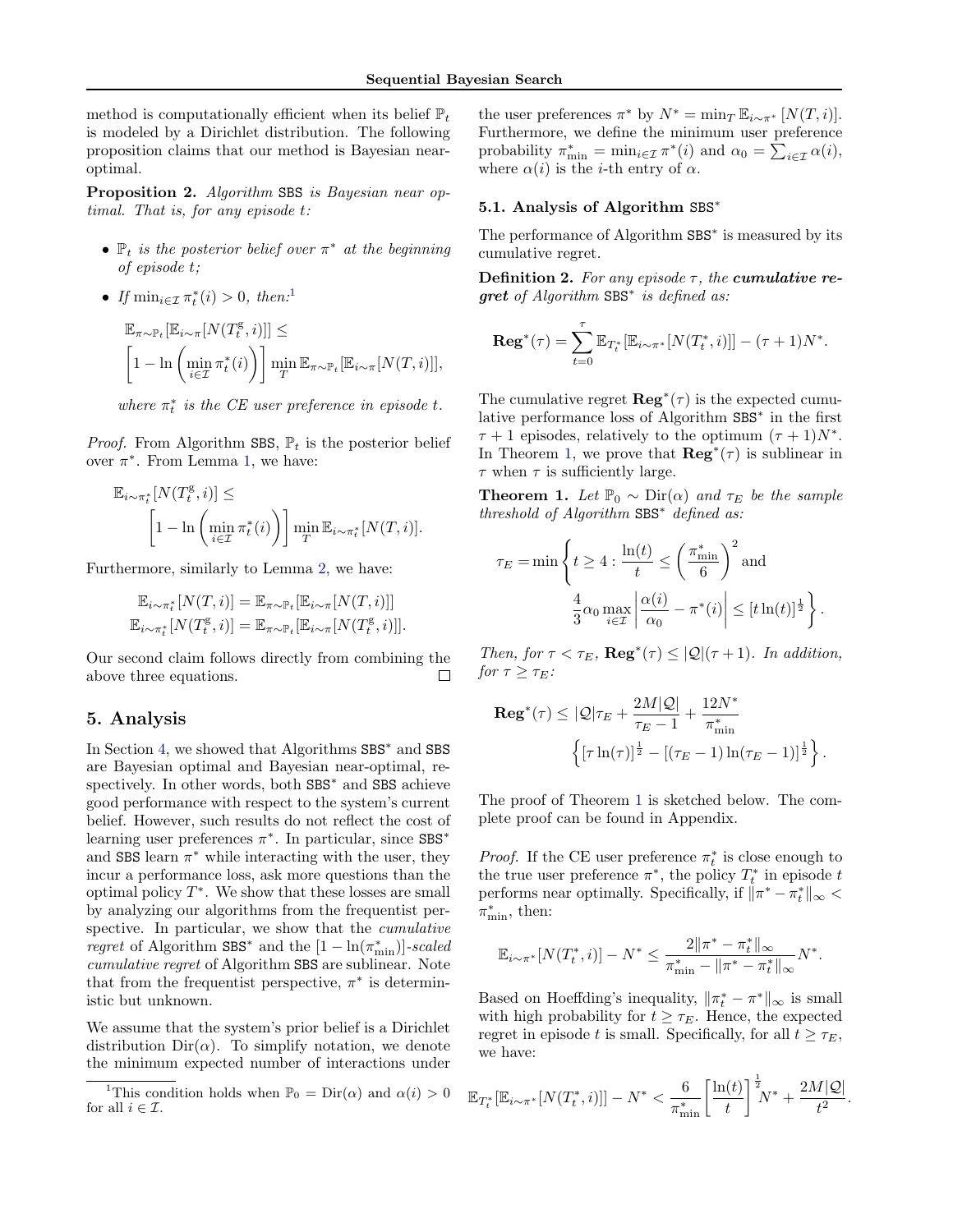<span id="page-5-0"></span>For  $t < \tau_E$ , the regret can be bounded naively as:

$$
\mathbb{E}_{T^*_t}[\mathbb{E}_{i \sim \pi^*}[N(T^*_t,i)]]-N^*\leq |\mathcal{Q}|.
$$

Our bound on the cumulative regret up to episode  $\tau$  is proved by summing up the above upper bounds.  $\Box$ 

Theorem [1](#page-4-0) states that  $\mathbf{Reg}^*(\tau) = O(\lceil \tau \ln(\tau) \rceil^{\frac{1}{2}})$  when  $\tau \geq \tau_E$ . Therefore,  $\tau_E$  can be viewed as the number of episodes after which Algorithm SBS<sup>∗</sup> achieves good performance. Note that  $\tau_E$  depends on both  $\pi^*_{\min}$  and the choice of  $\mathbb{P}_0$ . In particular, smaller  $\pi_{\min}^*$  or a poor choice of  $\mathbb{P}_0$  result in larger  $\tau_E$ .

#### 5.2. Analysis of Algorithm SBS

Note that the cumulative regret (Definition [2\)](#page-4-0) is not a good metric for evaluating the performance of Algorithm SBS. Specifically, since the algorithm computes a suboptimal solution, it can incur a large loss in comparison to  $N^*$  in each episode t and this loss does not diminish as  $t \to \infty$ . Lemma [1](#page-2-0) suggests that the algorithm should be compared to the  $[1 - \ln(\pi_{\min}^*)]$  factor of the minimum expected number of interactions  $N^*$ . This motivates us to generalize the notion of the cumulative regret to a C-scaled cumulative regret.

**Definition 3.** For any episode  $\tau$  and  $C \geq 1$ , the Cscaled cumulative regret of Algorithm SBS is defined as:

$$
\operatorname{Reg}(\tau, C) = \sum_{t=0}^{\tau} \mathbb{E}_{T_t^{\mathrm{g}}} [\mathbb{E}_{i \sim \pi^*}[N(T_t^{\mathrm{g}}, i)]] - (\tau + 1) C N^*.
$$

The regret  $\text{Reg}(\tau, C)$  measures the expected cumulative loss of Algorithm SBS in the first  $\tau + 1$  episodes, relatively to the C-scaled optimum  $(\tau+1)CN^*$ . Note that  $C = 1$  yields the classical cumulative regret. We would like to bound  $\mathbf{Reg}(\tau, 1 - \ln(\pi_{\min}^*))$  from above. In Theorem 2, we prove that  $\mathbf{Reg}(\tau, 1 - \ln(\pi_{\min}^*))$  is sublinear in  $\tau$  when  $\tau$  is sufficiently large.

**Theorem 2.** Let  $\mathbb{P}_0 \sim \text{Dir}(\alpha)$  and  $\tau_G$  be the sample threshold of Algorithm SBS defined as:

$$
\tau_G = \min \left\{ t \ge 4 : \frac{\ln(t)}{t} \le \left( \frac{0.0689 \pi_{\min}^*}{\ln\left(\frac{e}{\pi_{\min}^*}\right)} \right)^2 \text{and} \right\}
$$

$$
\frac{4}{3} \alpha_0 \max_{i \in \mathcal{I}} \left| \frac{\alpha(i)}{\alpha_0} - \pi^*(i) \right| \le [t \ln(t)]^{\frac{1}{2}} \right\}.
$$

Then, for  $\tau < \tau_G$ ,  $\text{Reg}(\tau, 1 - \ln(\pi_{\min}^*)) \leq |\mathcal{Q}|(\tau + 1)$ . Moreover, for  $\tau \geq \tau_G$ :

$$
\begin{aligned} \mathbf{Reg}(\tau, 1 - \ln(\pi_{\min}^*)) &\leq \\ & |\mathcal{Q}|\tau_G + \frac{2M|\mathcal{Q}|}{\tau_G - 1} + f(\pi_{min}^*, N^*, \tau, \tau_G), \end{aligned}
$$

where 
$$
f(\pi_{min}^*, N^*, \tau, \tau_G)
$$
 =

$$
\frac{40 \ln \left(\frac{e}{\pi_{\min}^*} \right) N^*}{\pi_{\min}^*} \left( \left[ \tau \ln(\tau) \right]^{\frac{1}{2}} - \left[ (\tau_G - 1) \ln(\tau_G - 1) \right]^{\frac{1}{2}} \right).
$$

The proof of Theorem 2 is sketched below. The complete proof can be found in Appendix.

*Proof.* If the CE user preference  $\pi_t^*$  is close enough to the true user preference  $\pi^*$ , the policy  $T_t^{\text{g}}$  in episode t performs near optimally. Specifically, if  $\|\pi^* - \pi_t^*\|_{\infty}$  $\pi_{\min}^*$ , then:

$$
\mathbb{E}_{i \sim \pi^*} [N(T_t^{\rm g}, i)] \leq
$$
\n
$$
\left[ \frac{\pi^*_{\min} + \|\pi^* - \pi^*_t\|_{\infty}}{\pi^*_{\min} - \|\pi^* - \pi^*_t\|_{\infty}} \right]^2 \ln \left( \frac{e}{\pi^*_{\min} - \|\pi^* - \pi^*_t\|_{\infty}} \right) N^*.
$$

Based on Hoeffding's inequality,  $\|\pi_t^* - \pi^*\|_{\infty}$  is small with high probability for  $t \geq \tau_G$ . Hence, the expected scaled regret in episode  $t$  is small. Specifically, for all  $t \geq \tau_G$ , we have:

$$
\mathbb{E}_{T_t^{\mathcal{S}}}[\mathbb{E}_{i \sim \pi^*}[N(T_t^{\mathcal{S}}, i)]] - \ln\left(\frac{e}{\pi_{\min}^*}\right) N^* \n\left[8 + 12 \ln\left(\frac{e}{\pi_{\min}^*}\right)\right] \frac{1}{\pi_{\min}^*} \left[\frac{\ln(t)}{t}\right]^{\frac{1}{2}} N^* + \frac{2M|\mathcal{Q}|}{t^2}.
$$

For  $t < \tau_G$ , the regret can be bounded naively as:

$$
\mathbb{E}_{T_t^{\mathcal{E}}}[\mathbb{E}_{i \sim \pi^*}[N(T_t^{\mathcal{E}}, i)]] - \ln\left(\frac{e}{\pi^*_{\min}}\right) N^* \leq |\mathcal{Q}|.
$$

Our bound on the cumulative regret up to episode  $\tau$  is proved by summing up the above upper bounds.  $\Box$ 

The above theorem says that  $\text{Reg}(\tau, 1 - \ln(\pi_{\min}^*))$  =  $O([\tau \ln(\tau)]^{\frac{1}{2}})$  when  $\tau \geq \tau_G$ . The value of  $\tau_G$  depends on  $\pi_{\min}^*$  and the choice of  $\mathbb{P}_0$ . Specifically, smaller  $\pi_{\min}^*$ or a poor choice of  $\mathbb{P}_0$  result in larger  $\tau_G$ .

Note that the  $\frac{1}{\pi_{\min}^*}$  factor in the regret bounds in Theorems [1](#page-4-0) and 2 originates in Lemma A-1 in Appendix and is due to bounding the terms that grow with time  $\tau$  using  $N^*$ , as opposing to looser  $|Q|$ . This factor is hard to eliminate because the bound in Lemma A-1 is tight.

## 6. Experiments

Algorithm SBS is evaluated on a real-world movie discovery problem. We perform two experiments. First, we study how the number of questions asked by SBS decreases over time, and compare the approach to two baselines. Second, we show how the choice of the prior  $\mathbb{P}_0$  affects the quality of SBS policies.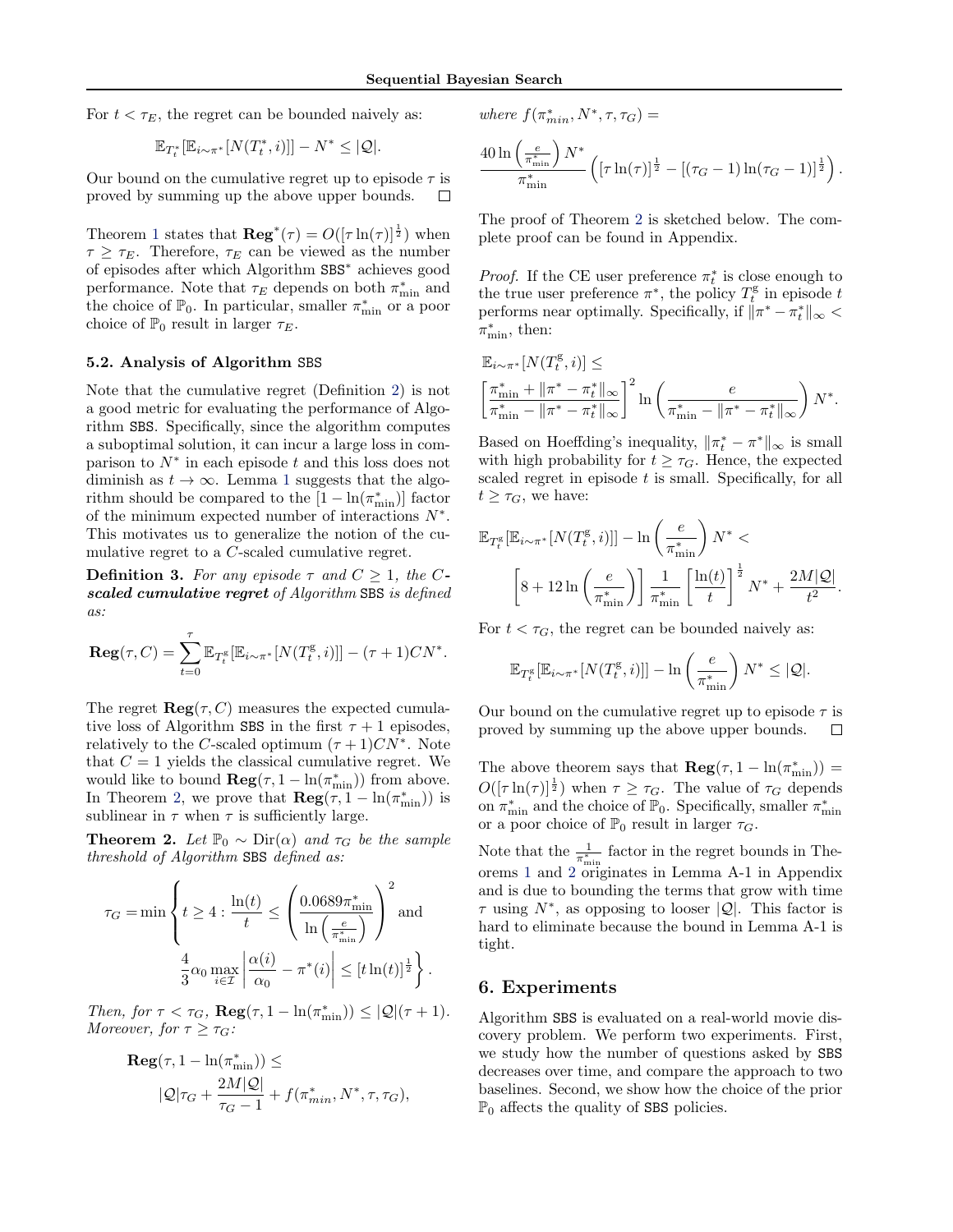

Figure 1. Comparison of three movie discovery policies on *MovieLens* dataset. The methods are compared by the average number of questions asked up to episode  $\tau$ .

| Movie genres |           |           |
|--------------|-----------|-----------|
| Action       | Adventure | Animation |
| Children's   | Comedy    | Crime     |
| Documentary  | Drama     | Fantasy   |
| Film-Noir    | Horror    | Musical   |
| Mystery      | Romance   | Sci-Fi    |
| Thriller     | War       | Western   |

Table 1. Movie genres in MovieLens dataset.

#### 6.1. Experimental Setup

Our experiment is conducted on a dataset of one million ratings from the MovieLens project [\(Lam & Her](#page-8-0)[locker,](#page-8-0) [2012\)](#page-8-0). In this dataset, 6k users rate 4k movies for more than one year. The movies are annotated by 19 genres (Table 1). Only 302 unique combinations of genres exist in our dataset. In our experiments, these are the individual items in  $I$ . Movies with the same genre descriptors are equivalent in the sense that the user has equal preferences for all of these movies.

We assume that each rating event is a movie viewing event, where Algorithm SBS is used to find the target movie, the movie that was actually watched. We ask questions of the form "Would you like to watch  $X$ ?", where  $X$  represents a genre, and measure the number of asked questions until the target movie is identified. We learn a single preference distribution for all users. We opt for this setup since we want to show that SBS converges to the optimal solution when the number of episodes is large. None of our individual users rated enough movies to illustrate this trend.

We focus on two subsets of our data, movies belonging to at least two, and at least three, genres. The movies in the former set are harder to identify since they are described by fewer attributes. These movies are rated over 700k times, and the number of unique movies is

 $M = 283$ . The movies in the latter set are rated 300k times, and the number of unique movies is  $M = 203$ . To avoid bias, we partition both datasets into 30 time periods with the same number of ratings, evaluate the policy in each time period, and finally average the results over the periods.

#### 6.2. Optimality

In the first experiment, we study how SBS policies improve over time. Algorithm SBS is initialized with an uninformative prior  $\mathbb{P}_0 = \text{Dir}(\mathbf{1})$ , where **1** is a vector of all ones. We refer to this policy as SBS0.

Our approach is compared to two baselines. The first baseline GBS0 assumes that all items are drawn with the same probability,  $GBS(\mathcal{I}, \mathcal{Q}, \pi_0)$  where  $\pi_0(i) = \frac{1}{M}$ . This can be viewed as an upper bound on the number of questions asked by SBS0. The second baseline GBS<sup>∗</sup> knows the probability  $\pi^*$  with which target items are drawn,  $GBS(\mathcal{I}, \mathcal{Q}, \pi^*)$ . This can be viewed as a lower bound on the number of questions asked by SBS0. The performance of all policies is measured by the average number of questions asked up to episode  $\tau$ . The lower the number, the better.

Our results are reported in Figure 1. In Figure 1a, the average number of questions asked by SBS0 decreases over time to 9.5. This is 0.7 questions less than GBS0, which asks 10.2 questions, and similar to the best solution in hindsight GBS<sup>∗</sup> . Note that the Shannon entropy  $H(\pi^*)$  of  $\pi^*$  is a lower bound on the expected number of questions to find a randomly chosen item from  $\pi^*$ . In our case,  $H(\pi^*) \approx 6.8$ . Relatively to this baseline, the improvement from 10.2 to 9.5 is 21%.

Similar trends can be observed in Figure 1b. The average number of questions asked by SBS0 decreases over time to 7.8. This is 0.7 questions less than GBS0, which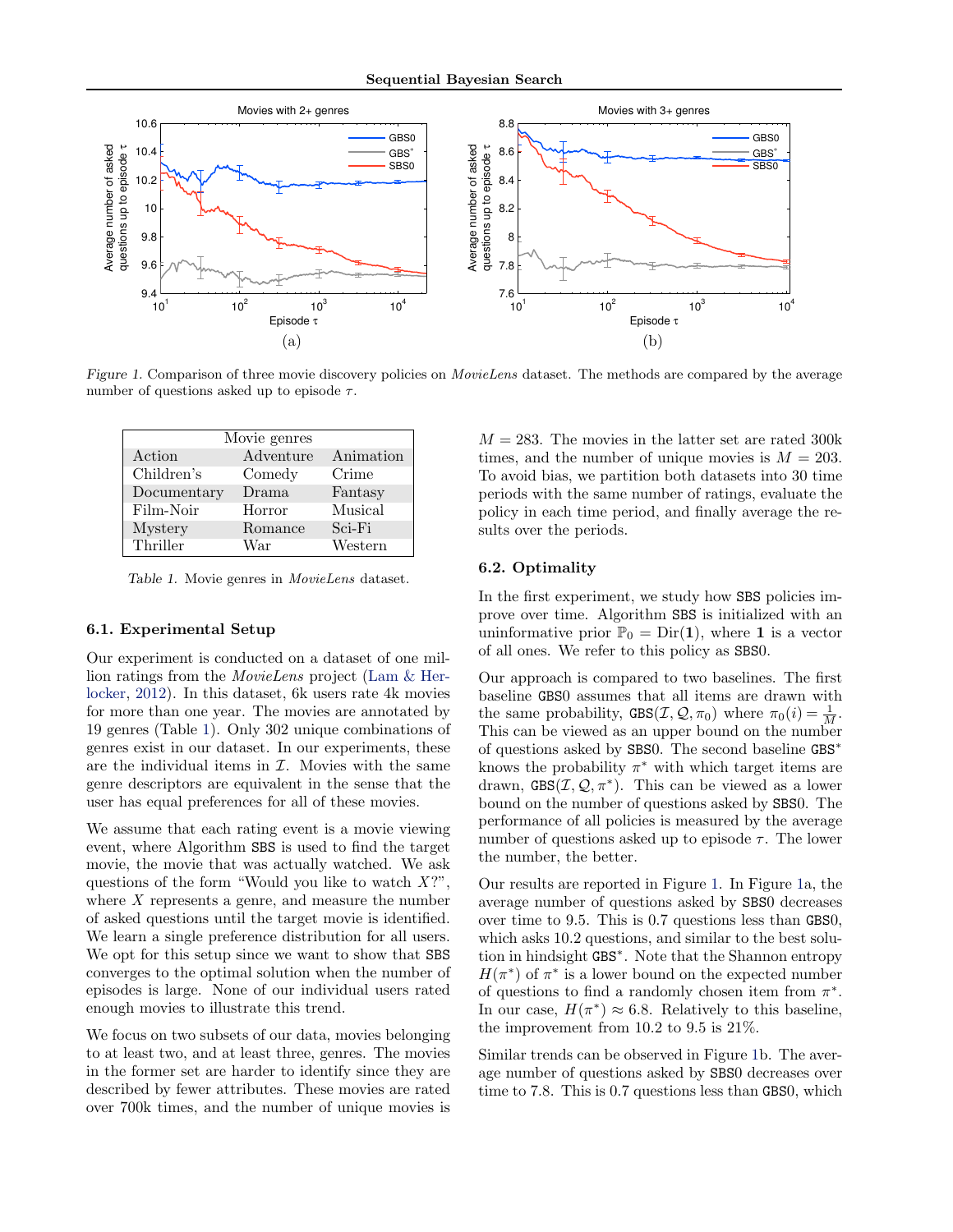<span id="page-7-0"></span>

Figure 2. Comparison of four movie discovery policies on MovieLens dataset. The methods are compared by the average number of questions asked up to episode  $\tau$ .

asks 8.5 questions, and similar to the best solution in hindsight GBS<sup>\*</sup>. Relatively to  $H(\pi^*)$ , the improvement from 8.5 to 7.8 is 41%.

## 6.3. Impact of the Prior  $\mathbb{P}_0$

In the second experiment, we study how a well-chosen prior  $\mathbb{P}_0$  helps in speeding up the convergence of SBS to the lower bound GBS<sup>∗</sup> . We compare three variants of SBS. In the first variant SBS0, the prior  $\mathbb{P}_0 = \text{Dir}(1)$ is uninformative. In the second and third variants, the prior is  $\mathbb{P}_0 = \text{Dir}(\mathbf{1} + c)$ , where  $c \in \Re^M$  and  $c(i)$  is the number of occurrences of item  $i$  in 100 and 1k random movie viewing events, respectively. We refer to these variants as SBS100 and SBS1k, respectively.

Our results are summarized in Figure 2. In both plots, we observe that  $SBS1k$  asks less questions on average than SBS100, which asks less questions than SBS0. In other words, SBS performs better when the prior  $\mathbb{P}_0$  is more accurate. All variants of SBS approach the lower bound GBS<sup>∗</sup> as time increases.

# 7. Conclusions and Discussion

In this work, we propose two user-adaptive algorithms for interactive content discovery, SBS<sup>∗</sup> and SBS. Both algorithms learn user preferences over time as the user interacts with them. We proved that SBS<sup>∗</sup> is Bayesian optimal and achieves sublinear cumulative regret; and that SBS is Bayesian near-optimal and achieves sublinear  $[1 - \ln(\pi_{\min}^*)]$ -scaled cumulative regret. We evaluate SBS on a real-world problem and demonstrate that its performance is similar to the best solution in hindsight.

We assume that user's target items  $i^*$  are drawn i.i.d. from a stationary distribution  $\pi^*$  (Section [2\)](#page-1-0) to simplify the exposition of our work. This assumption can be quite easily relaxed. In particular, both of our algorithms can be adapted to the target items that are drawn from time-varying distributions or follow an exogenous Markov chain. As long as the user preferences are exogenous, our algorithms would work. The only difference would be that learning of more complicated models takes more time.

This is the first work that studies learning in adaptive submodularity [\(Golovin & Krause,](#page-8-0) [2011\)](#page-8-0). In particular, we show that a nearly optimal policy for solving an adaptive submodular problem whose model is initially unknown, identifying  $M-1$  non-target items by asking the minimum number of questions on average, can be learned from solving the problem repeatedly. A key observation in our solution is that the expected gain of asking questions, conditioned on any sequence of questions and answers, can be estimated efficiently from another statistic, the probability of drawing target items  $\pi^*$ . Therefore, our learning problem reduces to estimating  $\pi^*$ . We believe that this decomposition could be useful in solving other adaptive submodular problems.

Perhaps surprisingly, it can be shown that the cumulative regret of Algorithm  $SBS^*$  is  $O(1)$ . In particular, learning of the minimum-depth tree can be viewed as choosing one tree out of  $|Q|^M M!$  trees of at most  $|Q|$ depth. Based on the union bound and Hoeffding's inequality, the regret of the policy that chooses in each episode the minimum-depth tree given all past target items is  $\Omega(N|\mathcal{Q}|^3)$ . This regret bound is problematic since  $|Q|$  is often large. We believe that our bound is much more practical because it is linear in M and  $|Q|$ , and deriving such a bound is challenging. Even when  $t$ is relatively large, our bound is expected to be tighter than a higher-order polynomial  $O(1)$  bound. We leave derivation of practical  $O(1)$  bounds for future work.